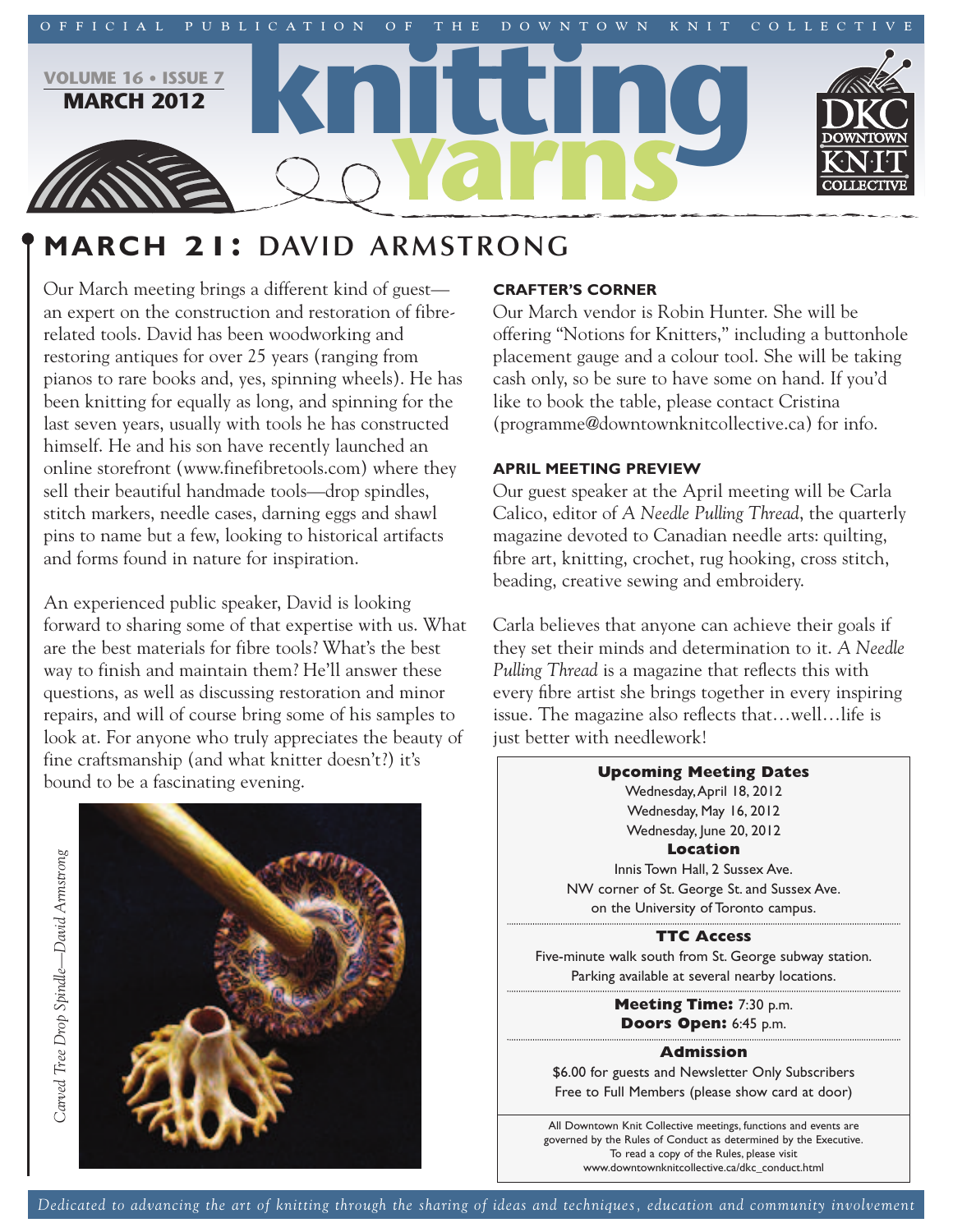# **HIGHLIGHTS OF THE FEBRUARY 2012 MEETING** by Heather Brady

Approximately 75 knitters (at least 10 of whom were first-timers) attended the February mini-workshops.

## **Announcements**

Congratulations were extended to Robin Hunter, whose striking Prudence Crowley Vest was recently announced as the #1 selling vest pattern on Patternfish.

Pucks n' Purls was a huge success, with about 270 tickets sold. The game was action-packed, the Marlies beat Hamilton 5-1, and Wannietta Prescod won the Fastest Knitter contest. Marlies mascot Duke the Dog was very pleased with his scarf, designed and knitted by Denise Powell. The executive wishes to thank all who volunteered and attended. Will it become a yearly event? We'll see.

Edna took to the podium to give a brief update about World Wide Knit In Public Day. She noted that the dates (June 9-17) coincide almost exactly with the yearly Luminato art festival (June 8-17) and wondered if it might be possible to somehow piggyback on that event. Does

anyone have contacts? We need to form a planning committee as soon as possible.

Joan and Donna gave a Frolic update. Dozens of vendors have registered, and the official Ravelry group is now live (search for "frolic" on the groups page and join us!). They were also practically bursting to reveal the news that designer, author and photographer Franklin Habit has been confirmed as a guest workshop teacher. He'll be teaching two classes on Saturday and two on Sunday, and demand should be high (his recent workshops at the Madrona Retreat in California sold out in just ten minutes). Workshop info and registration information will be forthcoming in March.

The Mabin School will be offering weekend workshops with Sally Melville from March 31to April 1, at a cost of \$60 per day. Please contact Dalia Besasparis (daliab@rogers.com) for more details.

## **Show & Tell**

New member Elena was back with another show-stopper, this time displaying a lacy off-white sweater in feather and fan with

an asymmetrical scalloped closure. She says that like last month's project, it's a simple rectangle with set-in sleeves and practically no shaping. Amazing work.

## **Raffle**

Two balls of Patons Lace Sequin and Patons Lace *Dazzling* pattern booklet were won by Blanche Douglas. A book of beaded scarf and shawl patterns plus a package of beads from Swallow Hill Creations were won by Cristina Simionovici.

*Stashbuster Knits*, a book donated by Maylin Scott, was won by Cheryl Michalson.

## **Mini-Workshops**

This year's Mini-Workshops were a huge success, as always. When the signal was given, knitters keen to learn new techniques converged upon the tables of the six teachers. Dr. Knit also had a steady stream of patients looking for advice. The result was an evening of fast-paced fun, kind of like speed dating but with knitting. Thanks to all our teachers and participants for making the evening educational and above all, fun!

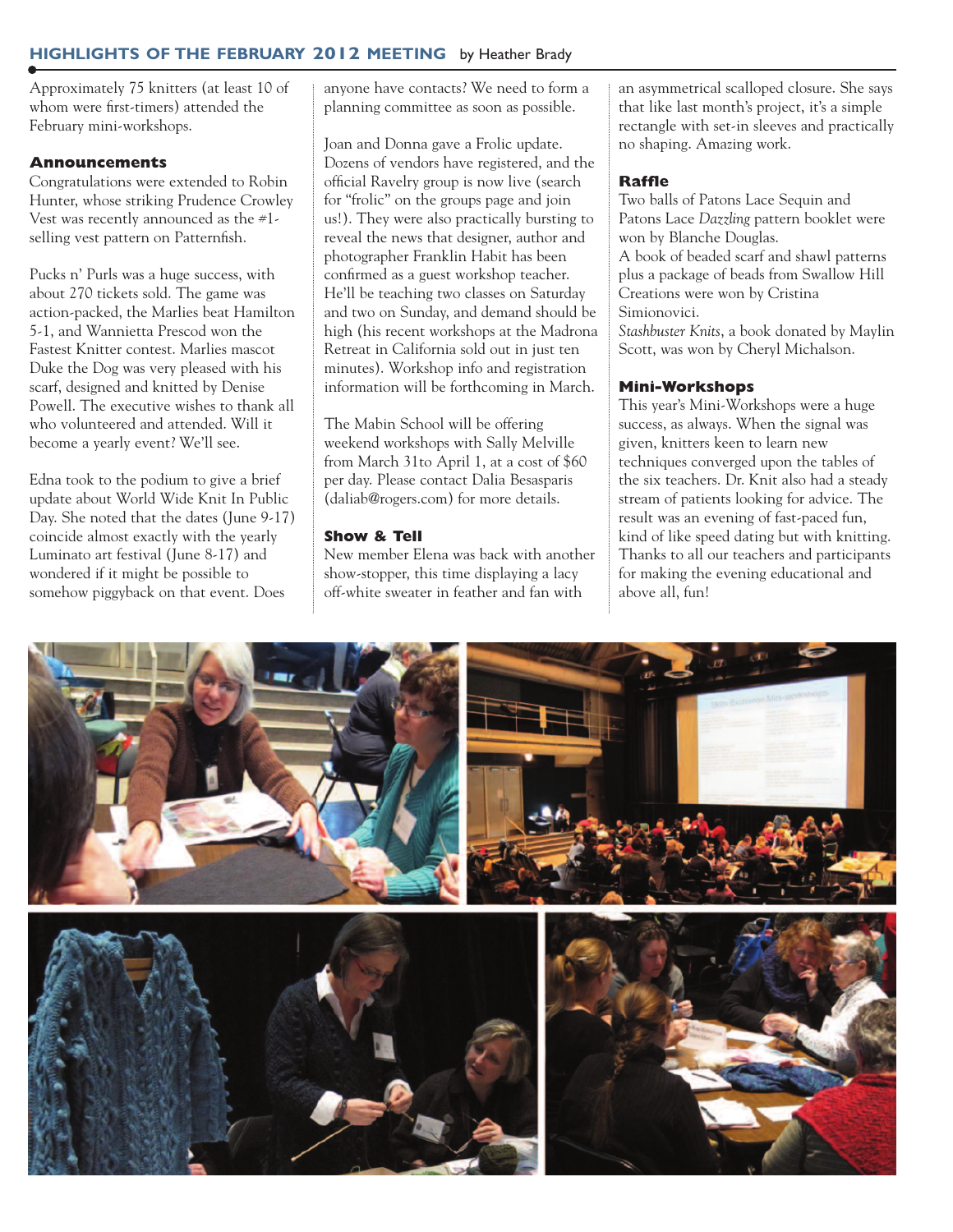# **DKC EXECUTIVE NOMINATIONS 2012/2013** by Wendy Mauzeroll

At this time, we are accepting nominations for the Executive positions for the 2012/13 membership year. You may nominate yourself or another member of the DKC. If you nominate another member, we will confirm with that member that they wish to accept the nomination before putting their name on the ballot. Nominations should be emailed to **dkctreasurer@gmail.com**. If you don't have email access, you may submit your nomination at the March or April DKC meetings. The deadline for nominations will be the evening of April 18, 2012 with elections being held (if necessary) at the May DKC meeting.

The positions with a brief description of the duties are:

#### **President**

Responsible for the leadership of the DKC including: approving the agenda for and chairing both the monthly executive and monthly DKC meetings; acting as the editorial board for the DKC newsletter; planning DKC activities in collaboration with other executive members; participating in and promoting DKC activities; fundraising for the DKC; and, assigning a designate for duties as required.

#### **Secretary**

Responsible for the documentation and maintenance of DKC records including: drafting and distributing approved executive meeting agenda; drafting executive meeting minutes and filing approved minutes on the shared drive; and, managing, organizing and maintaining DKC calendar and documents on the shared DKC Google Docs drive. Assisting in the organization of monthly meetings by preparing envelopes and purchasing supplies for monthly DKC mailings; communicating with facility landlord before each meeting regarding the specific requirements; preparing signage as required; preparing and organizing member name tags; and, preparing Powerpoint slide for meeting introduction. Participates in DKC activities as required.

## **Registrar and Treasurer**

Responsible for all aspects of DKC finances including: collecting revenue from all DKC planned events; arranging timely deposits; making payments to vendors/suppliers; reimbursing members for incurred expenses; preparing payments for speaker honoraria and expenses; ensuring proper procedures are in place and are followed when DKC financial transactions are made; and, providing financial statements monthly to executive and yearly to general membership. Responsible for yearly membership registration including form development and for organization of Registration table at monthly DKC meetings. Sends out blast emails to membership as required and requested.

Participates in DKC activities as required.

#### **Special Events Co-ordinator**

Responsible for the organization of traditional DKC events such as the annual Bus Trip, Winter Workshops, Knitter's Frolic and Relay for Life Team. For each event, the co-ordinator will work with a dedicated team to plan and organize the event, run the event. At event completion, the co-ordinator, with the assistance of the treasurer will provide the executive with a full report including a financial statement, about the event. Participates in DKC activities as required.

#### **Programming Co-ordinator**

Responsible for the program at the monthly DKC meetings including: developing a programming committee/network to develop ideas and formats for monthly meetings; contacting guest speakers and negotiating suitable dates, acceptable honoraria and expenses, A/V equipment required and presentation content; organizing Work of Our Hands fashion show, selecting moderators, collaborating on format and calling for entries; organizing Skills Exchange mini-workshops, calling for teachers and compiling requirements; providing newsletter editor, webmaster and Ravelry group moderator with meeting information to promote the event; ensuring that meeting set up and Speaker Table meet requirements and, greeting, introducing and thanking speaker. Participates in DKC activities as required.

# **Promotions Co-ordinator**

Responsible for organizing events and developing strategies to promote knitting and to ensure that DKC programs and activities appeal and are attuned to the needs and interests of the knitting community. Specific duties include chairing DKC Focus Groups and organizing special events such as Pucks N' Purls and World Wide Knit in Public Day that promote knitting in the community. At event completion, the co-ordinator, with the assistance of the treasurer will provide the executive with a full report including a financial statement, about the event. Participates in DKC activities as required.

#### **Communications Co-ordinator**

This is a new position. The concept is that this position, working with a dedicated team, is responsible for the coordination of DKC communications including Social Media (Twitter, Facebook and DKC email), DKC website, and Ravelry to ensure clear, accurate and consistent messaging to promote the DKC brand. The position will work closely with other DKC members to support the various programs and events, and ensure clarity in division of responsibilities. Participates in DKC activities as required.

# **Focus Group Update**

**One of the suggestions from last fall's focus group was to schedule these events a couple of times** a year. We are just starting to plan a spring DKC Focus Group for late April or May, but definitely **not on the Knitter's Frolic weekend. Please e-mail me at edna@zuber.net with your suggestions for** date, location and topics for this focus group, and if you would like to attend. I'm looking forward **to another lively conversation.**